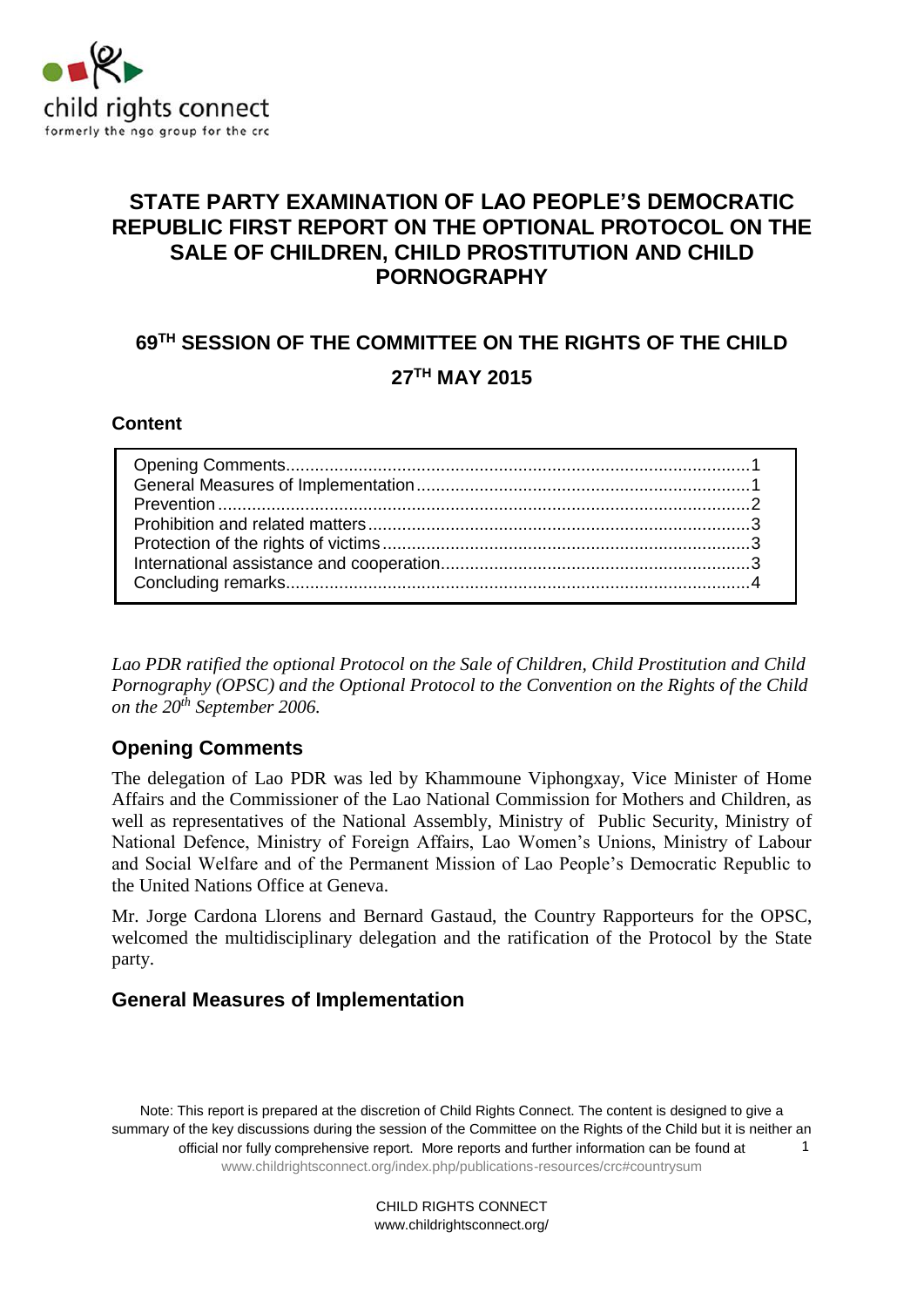The Committee noted that the government of Lao PDR has "many serious challenges and gaps in regards to both OPSC and OPAC". There was an obvious lack of data in their report as well as limited public awareness about the CRC in Lao PDR. Therefore there is a lack of knowledge on certain issues by the government, UN bodies and monitoring NGOs. Most of the Committee's final recommendations will "stem from the need to collect data and ensure that data collection is systematized in the future".

Important to note was the Committee's advice that the government should never consider a child of Lao PDR as a "delinquent because [the child] has been subject to prostitution or pornography" and that until 18, "the child is always a victim". The delegation was commended on the progress in criminalizing the rape of boys and girls, the use of child prostitutes and the trafficking of children.

#### *Legislation*

The Committee noted that like other International Treaties, the Convention is not directly applicable. It stated that the Convention must be integrated with the national legislation and it must include international law. The government plans to review best practices of other UN member states in order to fully harmonize Lao PDR legislation with the CRC.

#### *Coordination and monitoring*

In response to the Committee's concern over issues of coordination, the delegation responded by saying that they had bodies for coordination at different levels. They said that they had National Commissions for Mothers and Children, for the implementation of the CRC, they have a Ministry Commission at the ministerial level, in addition to the provincial and the village level committee. Each of these Committees has its own mandate, agenda and budget. The National Plan was designed and efforts are being made to implement it in the spirit it was created.

#### *Dissemination and training*

The Committee asked if there is any training for professionals who work with children. They also asked questions pertaining to the frequency at which training was given and if children had access to it. The delegation responded that the government was working together with UNICEF and other international organizations in this respect and providing training and improving understanding.

#### *Data collection*

When questioned about how data was collected, the delegation stated that they had a central mechanism through which they collected data about trafficked women and children. This team coordinated with the provincial committee working at the district and the provincial level. There are village authorities and police officers who receive information from family of victims, neighbours and concerned citizens. The central committee also works with neighbouring countries too. The collected data is disaggregated by sex and age but not by ethnic groups and rural-urban divide.

### <span id="page-1-0"></span>**Prevention**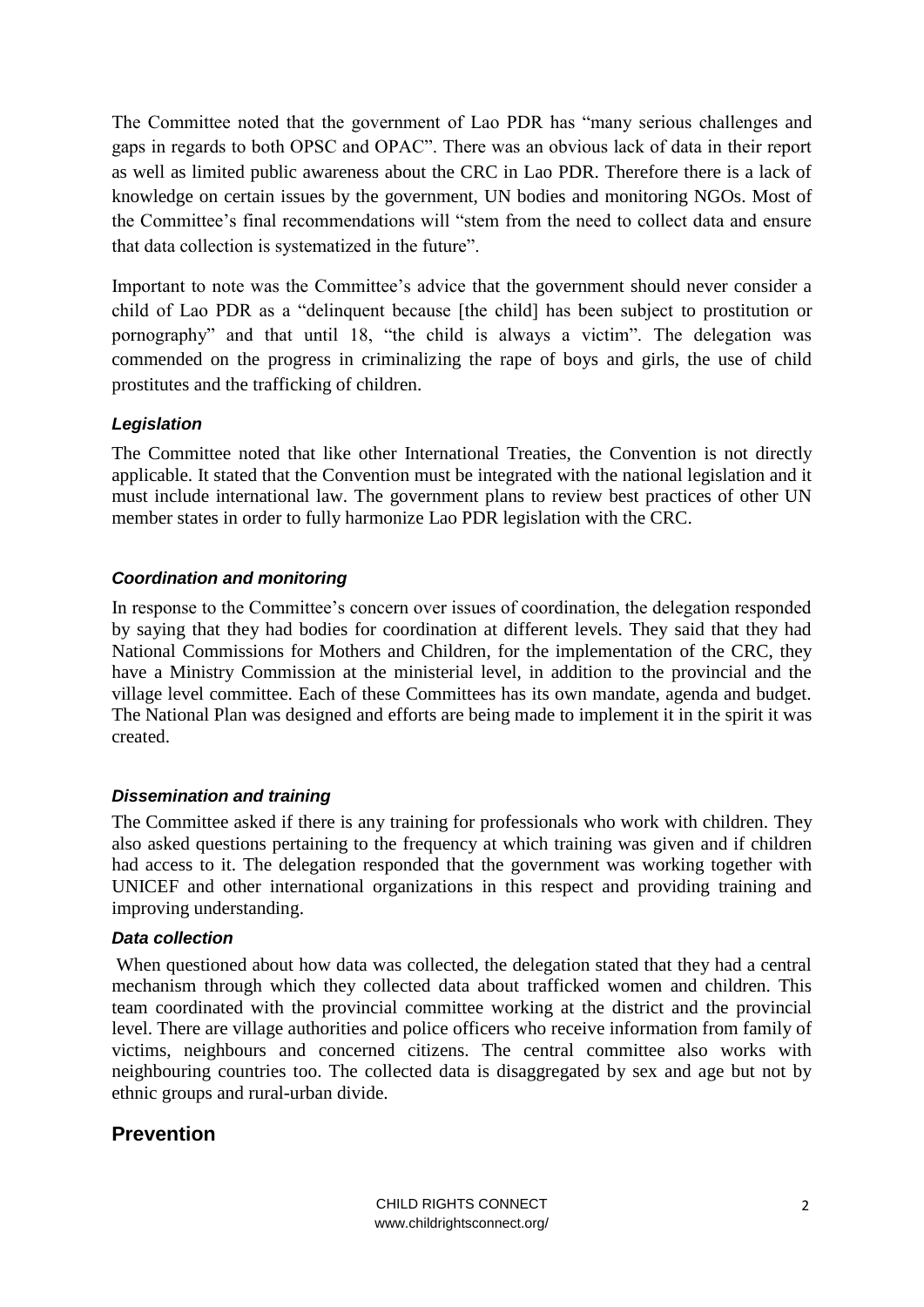The #1 item on the government's agenda for children is trafficking and violence. The goal is to "prevent, identify, report, refer and assist children at risk or in situations of harm". Subsequently, Committees for the Protection and Assistance of Children were established at central, provincial and district levels. These Committees improve the collaboration and coordination efforts across sectors for development of the child and family welfare system.

The Ministry of Labour and Social Welfare is currently finalizing a comprehensive assessment of the child and family welfare system in Lao PDR, which will map and define the different components, as well as the roles and responsibilities of the child and welfare system. This assessment will help to identify "key bottlenecks and opportunities in the delivery of child and family welfare services to all children".

# <span id="page-2-0"></span>**Prohibition and related matters**

As noted before, Article 219 of the Penal Code now criminalizes the rape of both boys and girls. Also Article 220 now criminalizes the use of prostitutes who are both boys and girls under the age of 18.

# <span id="page-2-1"></span>**Protection of the rights of victims**

The delegation stated that during 2011-2015, they have helped "125 women and children, yet the Committee pointed out how low this number is in reality. Initially, assistance was provided to child victims by bringing them to a Centre for safe shelter. Following this, an interview was conducted on how the victim was originally trafficked. To avoid having the child be victimized again, the delegation believed it was best practice to "have the parent pick up the child" or send the child "back home, by government transportation if remote". Medical care was provided to victims if their "situation seemed of serious offence". While Committee members did not question the government's practices, there was an apparent ingenuousness of the government on the issue of the trafficking of children and the proper rehabilitation and recovery of child victims.

By mid-2016, training on the trafficking of children, and a para-professional course on social work would be rolled out by the government and Child Protection Specialists" in selected pilot provinces.

The government expressed a desire to strengthen the existing Child Protection Networks in Lao PDR, as well as establish such Networks in additional villages. Efforts are currently being made to improve the social welfare of the victims of exploitation, abuse and violence.

The Committee expressed concern for children who have been displaced because of industry (e.g. mining, hydro project etc.), therefore making particularly vulnerable for trafficking and sex work. The delegation responded that such families, such as those affected by hydro projects; have neem provided with counselling and other resources, such as food for a period of one year in order to set up a new life in a new location.

### <span id="page-2-2"></span>**International assistance and cooperation**

In 2014, an agreement with China to prevent trafficking was finalized. In April 2015, the government signed the third joint Mekong Ministerial declaration against Human Trafficking. Through a fourth sub-regional Plan of Action for 2015-2018, a preliminary framework has